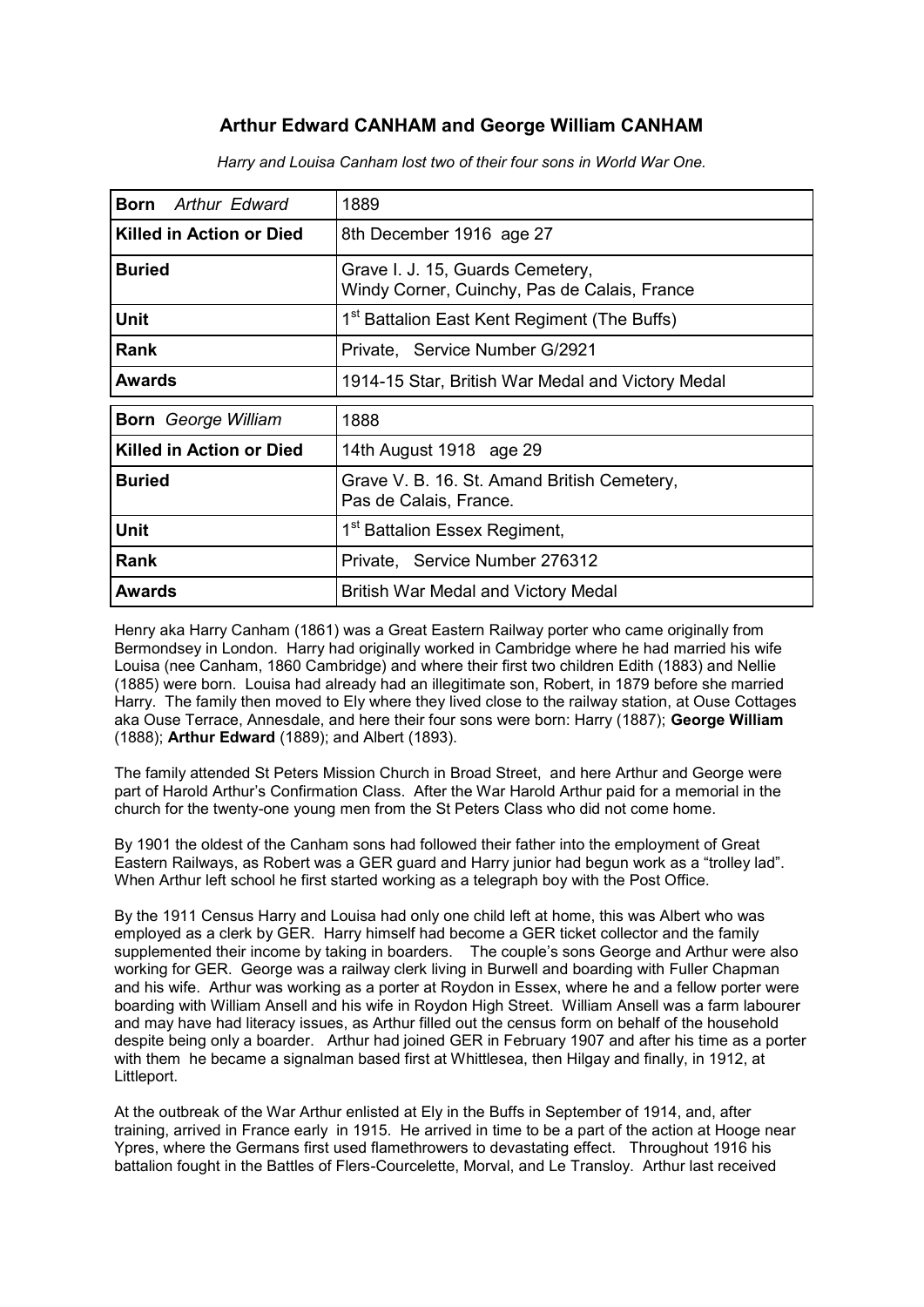home leave in December 1915. On 10th November 1916 the Ely Gazette reported that Arthur had been wounded in the hand on 28th September 1916, and then six weeks later (13th November) he received a slight head wound. When Arthur recovered and returned to the Front he was killed, along with two others, somewhere between Ypres and the Somme in December 1916 by a bomb from a German minnenwarfer. The three men were bombers working in one of the forward posts. Arthur was about to be promoted to lance corporal as a result of his bravery in action.

Like most other young Ely men, Arthur's older brother George attested under the Derby Scheme in early December 1915. Thereafter he would have been put in one of the groups awaiting call-up, and enlisted at Bury St Edmunds in the Suffolk Regiment (Service Number 24549) in February 1916, although he was later transferred into the Essex Regiment. In the summer of 1916 George married Lizzie Ince (1892 Cavendish Suffolk) in Ely. George was killed in action in the closing stages of the War on the day that the Germans began their retreat from the River Ancre, evacuating their strongholds at Beaumont-Hamel, Serre, Puisieux, and Bucquoy. George's unit was then south of Arras in the region of Beaumont Hamel, around Bucquoy, and it was here he met his death. George was in France for a total of only three weeks before he was lost.

The Canhams had now lost their second son and Lizzie had become a War widow. The names of both brothers were placed on the Holy Trinity Memorial and the St Peters Memorial, as well as the main Ely War Memorial and the Great Eastern Railway Memorial now at Liverpool Street Station.

Arthur's effects were sent to his mother Louisa which amounted to £11 15s with a further £11 in 1919. Lizzie received just 9s 9d as George's effects, with a final payment of £13 19s 3d in 1919.

*The youngest Canham brother, Albert Edward Canham, was also a war casualty, although he died during the Second World War while serving with the Royal Air Force Volunteer Reserve. He is buried in Ely Cemetery (died 22nd August 1940).*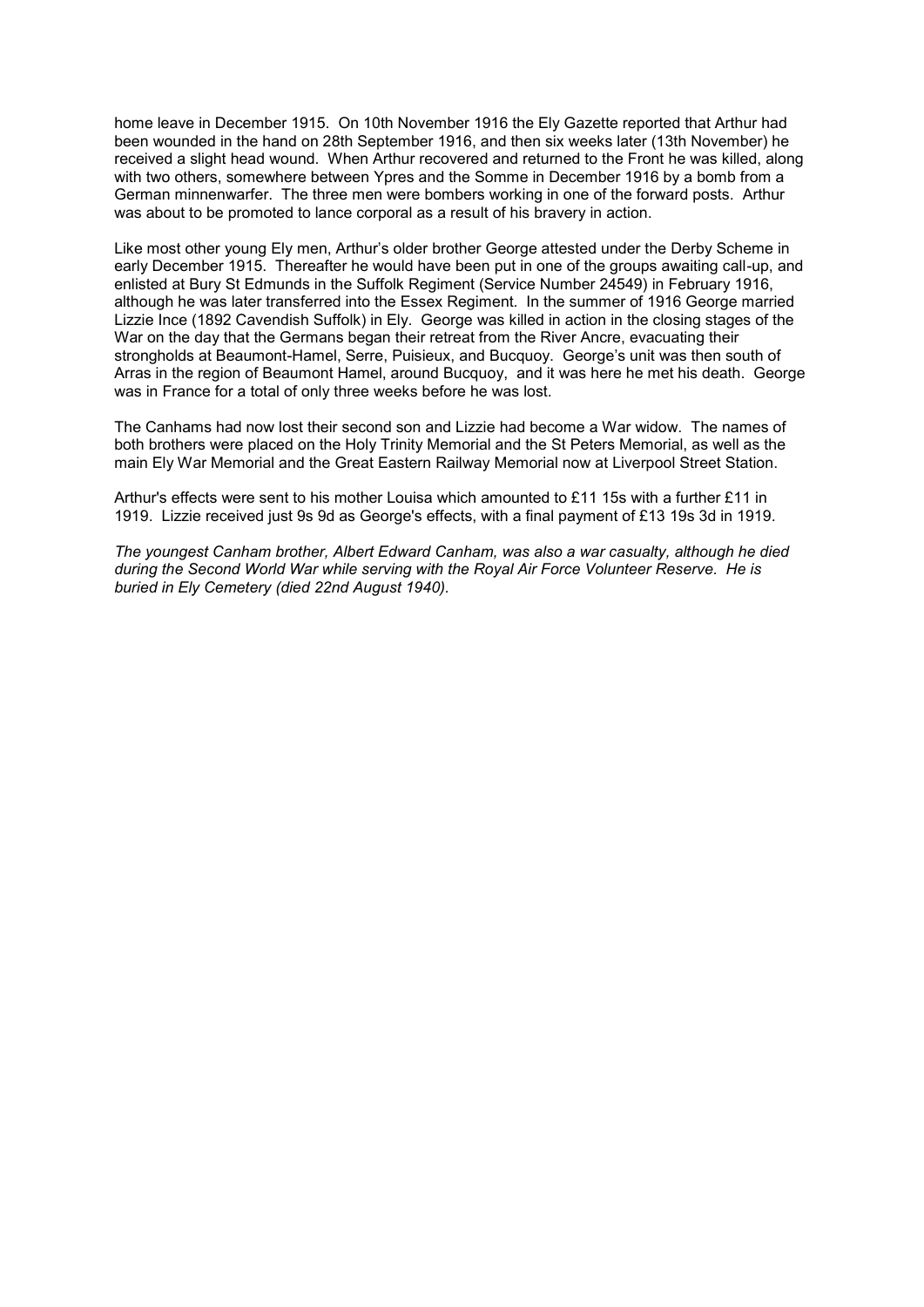#### **John Henry CHAPMAN**

| <b>Born</b>                     | 22nd November 1890                                           |  |
|---------------------------------|--------------------------------------------------------------|--|
| <b>Killed in Action or Died</b> | 22nd October 1914, age 23                                    |  |
| <b>Commemorated</b>             | Panels 10 & 11, Le Touret Memorial,<br>Pas de Calais, France |  |
| <b>Unit</b>                     | 1st Battalion Bedfordshire Regiment                          |  |
| <b>Rank</b>                     | Private, Service Number 9527                                 |  |
| <b>Awards</b>                   | 1914 Star, British War Medal and Victory Medal               |  |

**John Henry Chapman** is one of the career soldiers commemorated on the Ely memorial and consequently one of the first to be lost.

John was from an Ely family. He was born late in 1890 in West Fen Road, Ely, and was the eldest child of William Chapman (1858) and his wife Hannah (nee Chapman 1863). William worked as a bricklayer's labourer, although he had earlier seen service in the local Cambridgeshire Militia for a number of years before his marriage. John's younger siblings were: Gertrude (1893); Albert (1895); Harold (1898); and George (1902).

In 1901 the family lived on what was probably quite a smelly street called Harlock's Lane, which was close to Harlock's Brewery (now the Maltings). By 1904 they had moved to Newnham Street and John had begun his education at Market Street Infants School on 22nd January 1904. On 10th May 1897 John was admitted as a "free boy" to Needhams Secondary School; his record shows that the family was at this point living in Downham Lane. John left the school on 28th March 1902 to become an errand boy at Leggs (this may have been the brewer Thomas Legge).

The family attended St Peters Mission Church in Broad Street, and here John was part of Harold Arthur's Confirmation Class, along with the Canham brothers whose names are next to his on the Market Place Memorial.

John later determined on a career in the Army and enlisted at Ely in the 1st Battalion of the Bedfordshire Regiment; in the 1911 Census he is shown with the Regiment at Maida Barracks, Stanhope Lines, Aldershot, where he is one of the soldiers designated as an "officer's servant" or batman. Back in Ely his family had moved to a three roomed house at 5 Nutholt Lane where William described himself as a "plaster labourer" and young Albert had left school and started work as a newspaper delivery boy.

As the War opened John was stationed at Mullingar in Ireland. His battalion was mobilised on the 16th August 1914 and went directly to France. A week later the British Expeditionary Force engaged the Germans at the Battle of Mons and thereafter began to retreat. In October they were then engaged in a series of attacks and counter attacks which became known as the 'race to the sea'. A front line was established that stretched from Estaires in the north to Grenay in the south and this part of the Western Front was the scene of some of the heaviest fighting of the first year of the war, including the battle of La Bassée (10th October – 2nd November 1914). It was at this time that John Henry Chapman was killed in action in the area of Bethune. His Battalion had been heavily shelled in the morning and then proceeded to (unsuccessfully) attack the farms near Violaines that evening. By the time they pulled back to the lines, at midnight, John was missing.

John is commemorated on the Ely Market Place Memorial and in St Peter's Church.

John's mother Hannah died in Addenbrookes Hospital in Cambridge in September 1914; her son was already in France, but whether he found out about his mother's death, a month before his own, cannot be determined.

William was sent his son's effects which amounted to £23 8s 5d and a final £5 in 1919.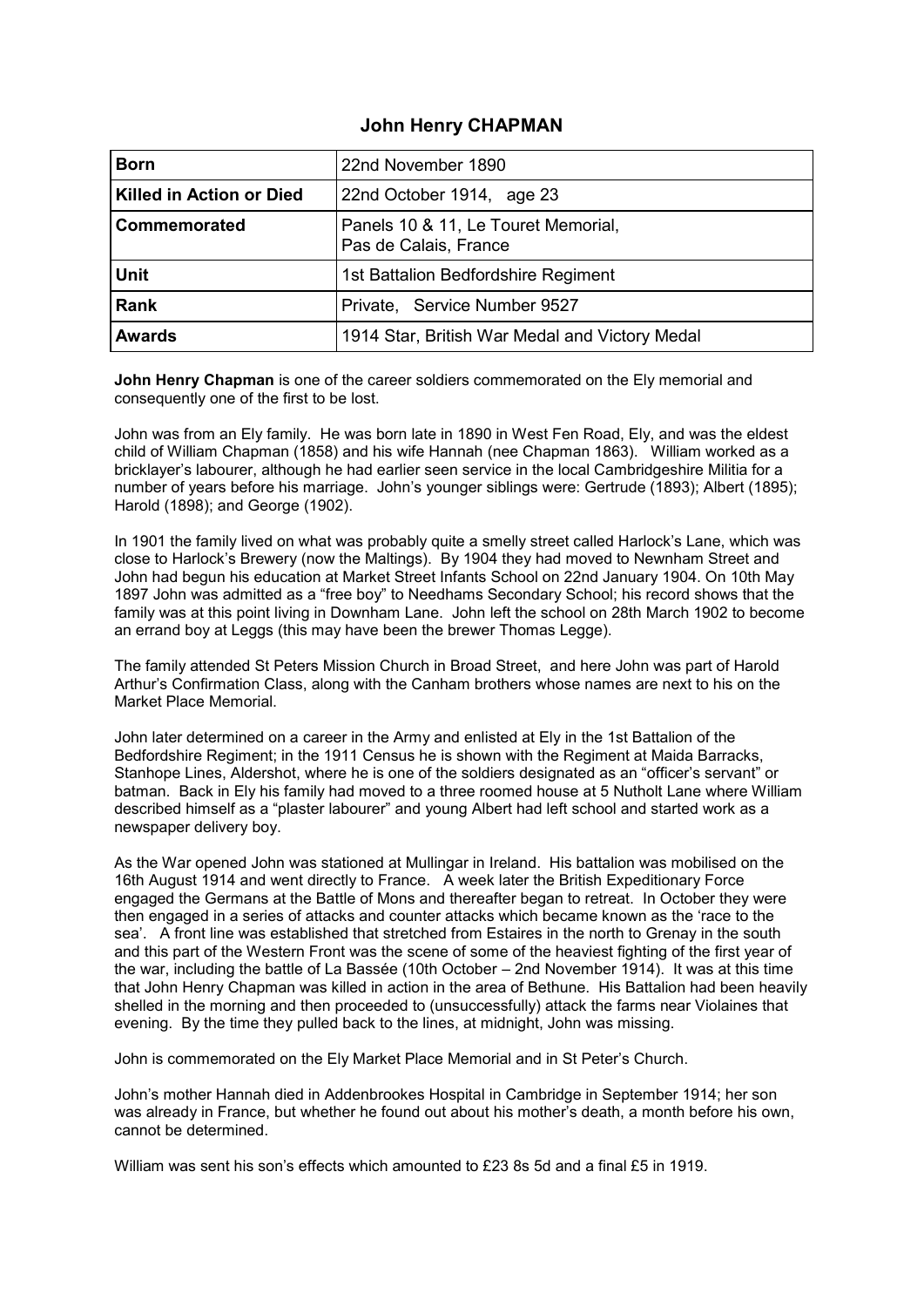## **(Charles) Bertram CHARD**

| <b>Born</b>              | 28th May1888                                                                 |  |
|--------------------------|------------------------------------------------------------------------------|--|
| Killed in Action or Died | 4th October 1916, age 27                                                     |  |
| <b>Buried</b>            | Grave IV. F. 16 Doullens Communal Cemetery Extension<br>No.1, Somme, France. |  |
| <b>Unit</b>              | 1st Battalion Cambridgeshire Regiment                                        |  |
| <b>Rank</b>              | Private, Service Number 2302                                                 |  |
| <b>Awards</b>            | British War Medal and Victory Medal                                          |  |

(Charles) **Bertram Chard** was born in Devonport, Devon, in 1888. His links with Cambridgeshire are not immediately apparent from the earlier census evidence: In the 1891 Census young Bertram Chard with his mother Eva (1859 Ipplepen, Devon), his sister Ethel Chard (1888 Devon) and Kate Bacon (1887 Ipplepen), were staying with Francis and Alice Irish in Eva's home village of Ipplepen. In 1901 Bertram appears in the orphanage at Brixham in Devon. In 1911 he is visiting his widowed aunt Charlotte Collins (1848 Falmouth) in her lodging house at 33 Wodehouse Terrace, Falmouth, Cornwall. Bertram gave his occupation as printer on this occasion.

The census evidence shows Bertram was the son of Charles Warren Chard (1851 Falmouth) and Eva Bacon who were married in Devon in 1883. Charles died in 1896 when Bertram was just eight years old, while his mother appears to have died in 1903, after he was placed in the orphanage. Perhaps he was placed in the orphanage following his father's death as his mother was not coping.



Between 1911 and the outbreak of the War Bertram had moved to live and work in Ely as a printer with Mr G H Tyndall of Minster Place. Here he attended the Countess of Huntingdon's Free Church in Chapel Street, Ely and joined the Territorials. He was "extremely well-known in the city and wellrespected" and "bright, cheerful and very popular" with his fellow troops. Bertram lodged with the Barwick family and became engaged to their daughter Doreen. When the call came in September 1914 Bertram and his good friend Rex Barwick went to enlist together—neither of them survived.

Bertram attested into the 13th Battalion of the Gloucestershire Regiment at Ely and was later transferred into the Cambridgeshire Regiment. He was wounded in the hand at some point.

October 1916 was a period of wintry conditions and heavy rain which famously turned the whole Somme into a sea of deep mud. Bertram was seriously injured in the fighting in one of the last Somme battles, where the Battalion was in the front lines around Hamel and the Schwaben Redoubt. He was taken to the 3rd Canadian Stationary Hospital which was stationed at Doullens with a serious wound above the knee and here, two days later, it was decided to amputate his leg. Bertram survived the operation for just three days.

Bertram is remembered on both the Ely Market Place Memorial and the Memorial in St Mary's Church as well as on the tablet in Countess Free Church. His aunt Charlotte Collins also asked for his name to be placed on the Falmouth War Memorial.

Bertram's effects were sent to his sister Ethel (Mrs Hurley) and amounted to £16 2s 11d with a further £9 in 1919.

*In 1921 Doreen Barwick married another member of the Countess of Huntingdon Church— John William M Gotobed. John was a clerk in the GER Goods Office at Ely Station.*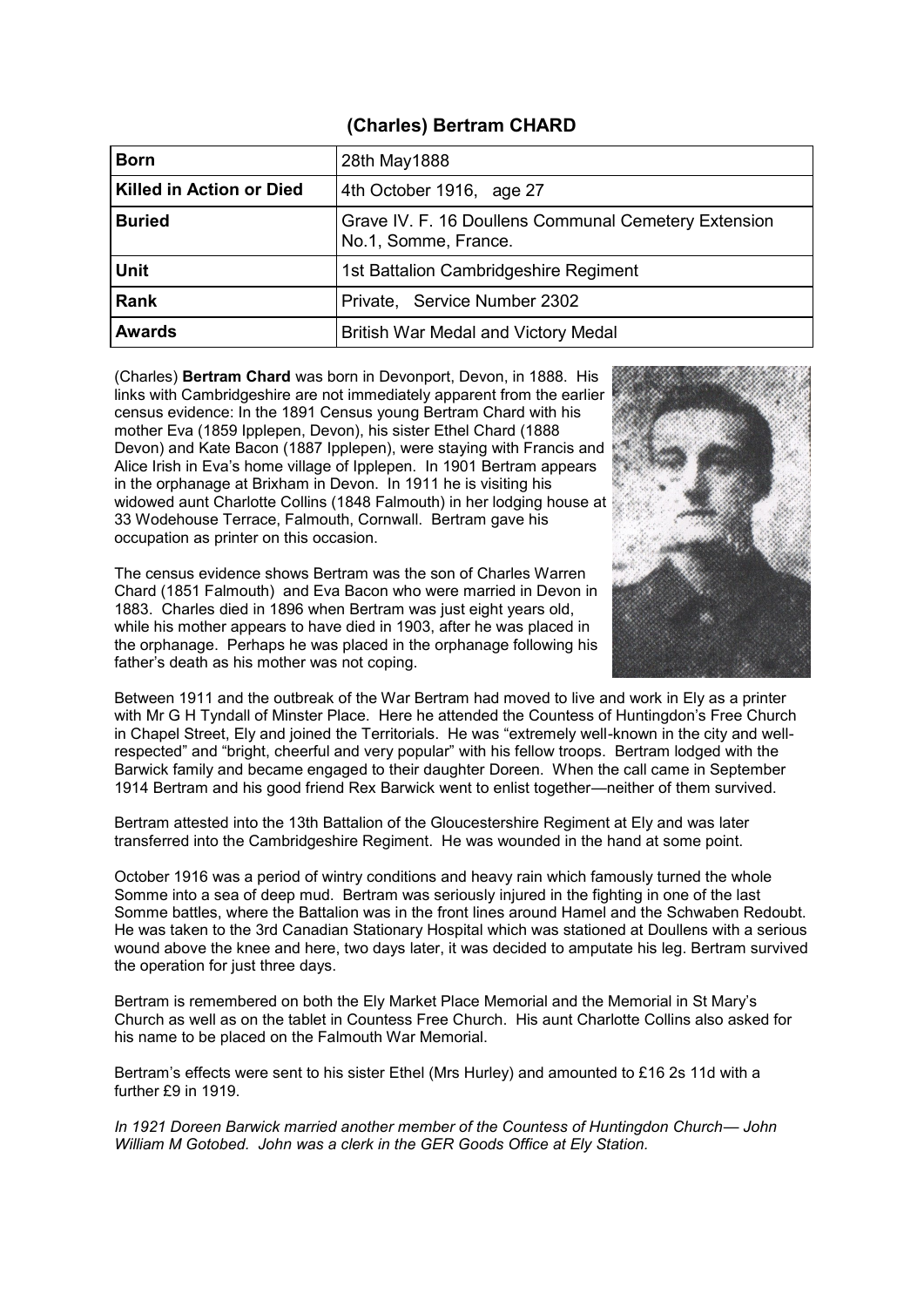## **William John CHENEY**

| <b>Born</b>                     | 1888                                                                                    |  |
|---------------------------------|-----------------------------------------------------------------------------------------|--|
| <b>Killed in Action or Died</b> | 14th November 1914, age 26                                                              |  |
| <b>Buried</b>                   | Grave IV. J. 8, Sanctuary Wood Cemetery,<br>Zillebeke, leper, West-Vlaanderen, Belgium. |  |
| <b>Unit</b>                     | 2nd Battalion Coldstream Guards                                                         |  |
| <b>Rank</b>                     | Lance Corporal, Service Number 8287                                                     |  |
| <b>Awards</b>                   | 1914 Star, British War Medal and Victory Medal                                          |  |

**William John Cheney** was born in Birmingham and was one of the three Isle of Ely policemen who died in the Great War. He was based at Ely police station; his beat was Ely and Littleport and he lived in Littleport itself.

In 1891 William was living with his father Joseph (1869 Laughton, Leicestershire) and mother Lucy (nee Wall 1858 Hampton in Arden, Warwickshire) in Angelina Street, Aston, Birmingham. Joseph was working as a coal hauler. Also living in the household was William's older half brother from his mother's previous marriage, Harry Allwood (1882 Smethwick, Staffordshire).

William attended Highgate Council School, then, in the 1901 Census, appears living in with his father and younger sister Gertrude (1894 Birmingham) in Mosley Place, Aston, Birmingham. His father described his employment as "galvanising carter" (a carter for an iron merchant) and William had left school and was working as an errand boy; he went on to be a "wire worker".

On reaching the age of twenty William enlisted with the 2nd Battalion of the Coldstream Guards on 24th January 1909. In the 1911 Census he appears with the Guards at the Ramillies Barracks, Wesleyan Soldier's Home, Churchill, Terrace, Centre Square, Marlborough Lines, Aldershot. His parents and Gertrude were still in Birmingham, but had moved to 158 Solihull Road, Sparkhill. Gertrude had found work wrapping umbrella fittings in a Birmingham warehouse and Joseph was still a carter with an iron merchant.

For a period with the Guards William acted as orderly to the commanding officer before transferring into the Reserve in 1913 after a seven year term of service. Early in 1913 he married Mary Martha Wall at St George's Hanover Square in London. This marriage was perhaps the motivation for his joining the Isle of Ely Police. He was one of Ely and then Littleport's policemen for a period of eighteen months before he was called up with the rest of the Reserve at the outbreak of the War.



William figures in an article in the Ely Gazette in July 1914 for coming third in the one mile bicycle handicap race at the annual police area sports day—a bright interlude for all at Ely as the war clouds gathered!

William and Mary had two children, although William probably never saw his son Joseph William John Cheney who was born on 16th September 1914. The couple's daughter Clara Lucy Anita had been born in July 1913.

The Coldstream Guards formed part of the first wave of the British Expeditionary Force and served through the battle and retreat from Mons and associated actions. William was shot through the back by a German sniper at Rentel near Ypres as he returned to his trench; the bullet penetrated his left lung and he died from his wounds the same day. He had been talking to his half-brother, who was in the same regiment, just moments before. A letter was found in his pocket from a man he and another soldier called Booth had rescued when wounded in the right arm, and this letter was sent on to Mary.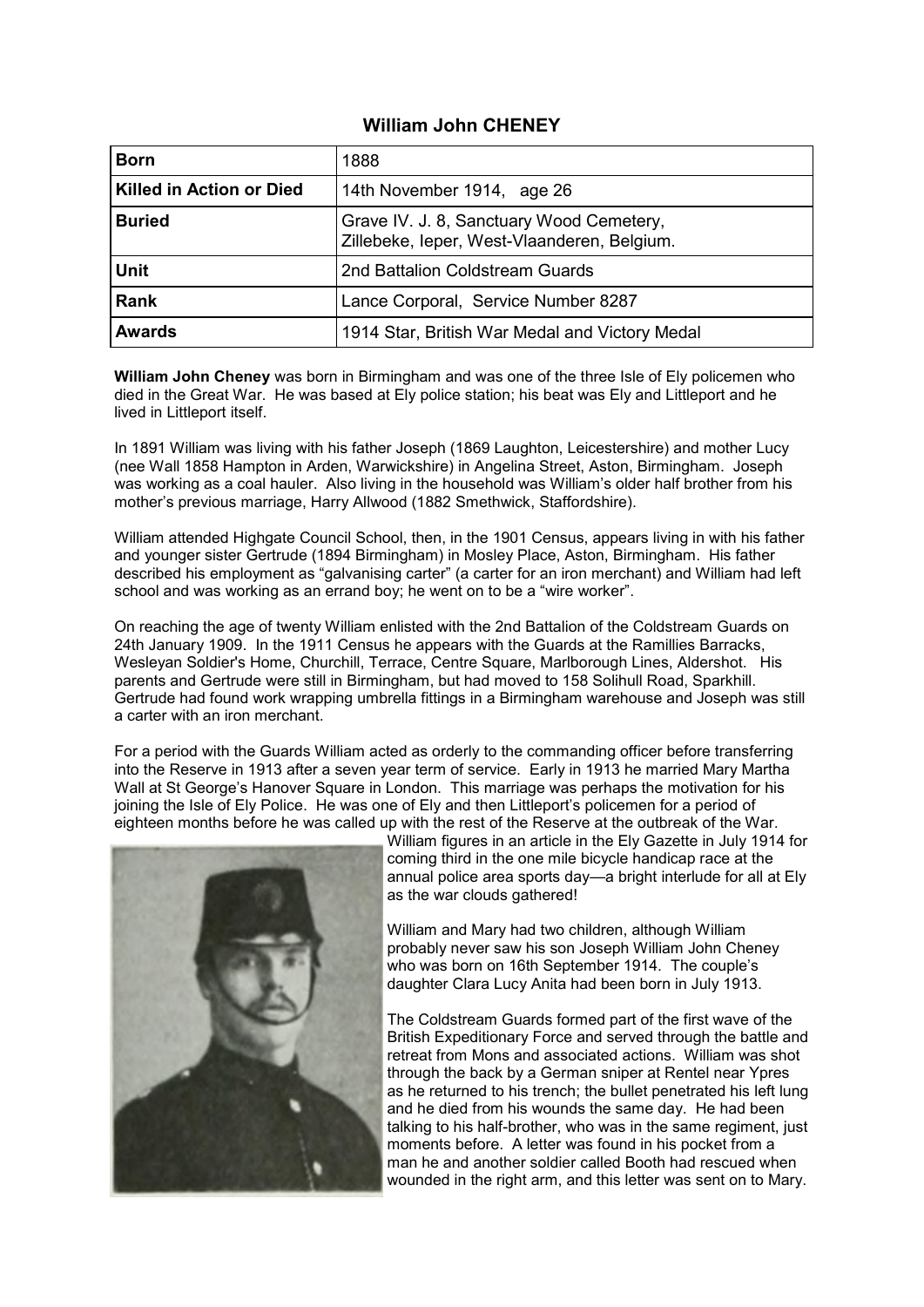The letter read: *"I can never tell you how grateful I am to you old chap for fixing me up at the critical moment for I know that I should soon have bled to death.*" No such similar help was there to save William John Cheney.

The local newspaper contained the tribute*: "P.C. Cheney was always found to be an efficient officer, enjoying the respect and esteem of his colleagues and all with whom he came in contact."* As well as being commemorated on the Ely Memorial and in St Mary's Church in Ely, William John Cheney's name can be found on the Isle of Ely Police Roll of Honour which is at Wisbech police station. The brass plaque bears the inscription "Live thou for England, we for England died".

With such a short period of active service, Mary found William's effects amounted to just £2 17s 2d and a final  $£5$  in 1919.

At the end of the War William's burial place had been "lost". It was not until January 1928 that Mary received an official letter to say that the bodies of a small number of Coldstream Guards who had been killed in the defence of Polygon Wood had been uncovered in Reutel Wood (Belgium). The names of the fallen were known, but it had proved impossible to identify individual bodies; they were buried together again in Sanctuary Wood Cemetery under a single cross shaped monument carrying all of their names.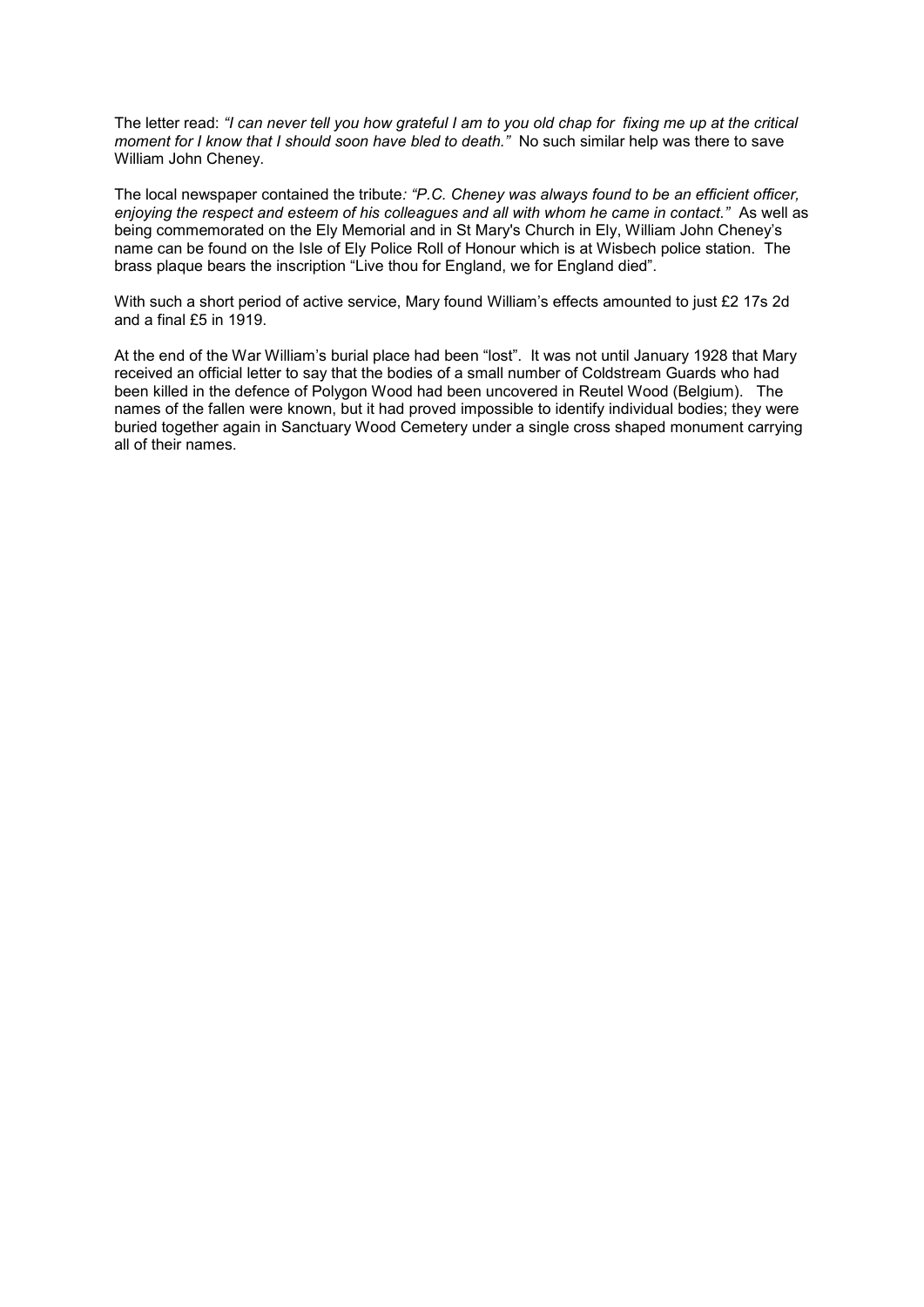| <b>Born</b>                     | 1890                                                             |  |
|---------------------------------|------------------------------------------------------------------|--|
| <b>Killed in Action or Died</b> | 13th November 1916 age 26                                        |  |
| <b>Buried</b>                   | Grave 1. J. 11, Bertrancourt Military Cemetery,<br>Somme, France |  |
| <b>Unit</b>                     | 22 <sup>nd</sup> Battalion Royal Fusiliers (London Regiment)     |  |
| <b>Rank</b>                     | Private, Service Number 654                                      |  |
| <b>Awards</b>                   | 1914-15 Star, British War Medal and Victory Medal                |  |

**Ernest Richard Clark** was born in the village of Teversham on the outskirts of Cambridge to William Clark (1843 Stretham) and his wife Susan (nee Simpson, 1844 Ely); his father William was a shepherd. William and Susan had originally lived in Ely where their first children were born: William (1871); Isabella (1872); Walter (1874); Mary (1875). There followed a move to Wicken where Edward (1877), Edith (1879) and Daniel (1883) were born. Then came the family move to Teversham High Street where Victoria Maud was born in 1887 followed finally by Ernest himself in 1890. Ernest's brothers and sisters got jobs as labourers or domestic servants respectively as they left school.

Records show that Ernest was in fact normally known as "Dick", and used his second name.

By 1901 William and Susan had moved back to Ely and a house in Cow Lane (now known as West Fen Road). The only children still living with their parents at this point were Edith, Victoria and

Dick. Dick later obtained employment as an outfitters assistant, first at Mr A. Davison's store in Ely High Street, and then at G.G. Green's outfitters in Norwich. Finally, for five years, he was in the prestigious outfitting department at Harrods Department Store in London. In the 1911 Census Dick is shown visiting the Stewart family in Fulham– most of this family were also involved in the drapery trade and could have included his co-workers. When the War broke out Dick enthusiastically enlisted in a London Regiment in London, although he gave his home address as his parents' home in Ely ("The Cottars", West Fen Road).

The 22nd Battalion of the London Regiment formed up on 11th September 1914 at White City, it then moved to Horsham and then on to Clipstone Camp, Nottinghamshire . In July 1915 it moved to Tidworth, Wiltshire. Finally, in November 1915, Dick and his fellow Fusiliers mobilised for war and landed at Boulogne. During 1916 the Battalion was engaged in the Battles of Delville Wood, and the Ancre, and the Operations on the Ancre. Dick was a company stretcher bearer and worked as such for twelve month at the Front without any leave. Dick was badly wounded in the Battle of the Ancre Heights (the last large scale attack of the Battle of the Somme) when his unit "went over the top" and a shell exploded in a shell hole where he and about a dozen men were temporarily sheltering. He told his fellows he had a "blighty wound" but was able to walk to the field ambulance station where he then died as a result of shock.

Dick's family received a letter from the Mayor of Kensington which included the message: "The battalion has done magnificently in the recent heavy fighting and everyone connected with it has reason to be proud of their association with such brave men. (Dick) has made the sacrifice of his life for the sake of his king and his country."

Further details of Dick's war career were sent to his sister "Nurse Clark" in a letter from his captain and appeared in the local press: *"...his special duty was attending to the wounded, and this he did with a fearlessness and devotion which was magnificent…..had he lived I would certainly have recommended him for a decoration for his heroism. Everybody in this Company has the most tender* 

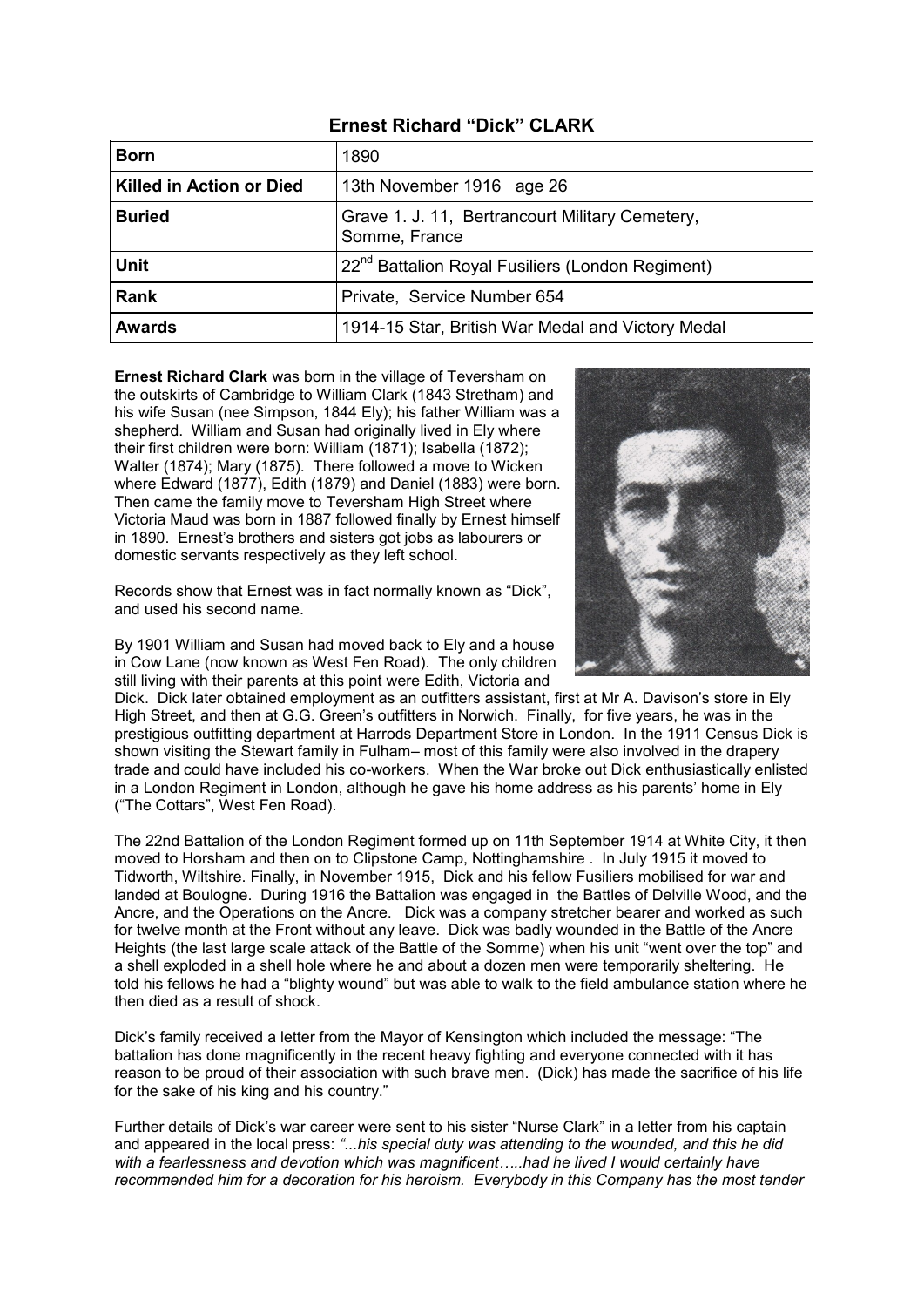*memory of him and you may well feel proud of the many brave acts he performed. He died in hospital. We all thought his wound was not very serious, but complications must have set in. he was buried by one of our chaplains."*

Dick's mother Susan provided the words of the inscription for her youngest son's grave, and it probably summed up the confused thoughts of many bereaved mothers: "God is his own interpreter and he will make it plain". Dick's sister Mary was his executor, but his effects amounted to only 14s.

Dick is commemorated on the Ely Market Place Memorial, and on the Memorial in St Mary's Church as E.R. Clarke.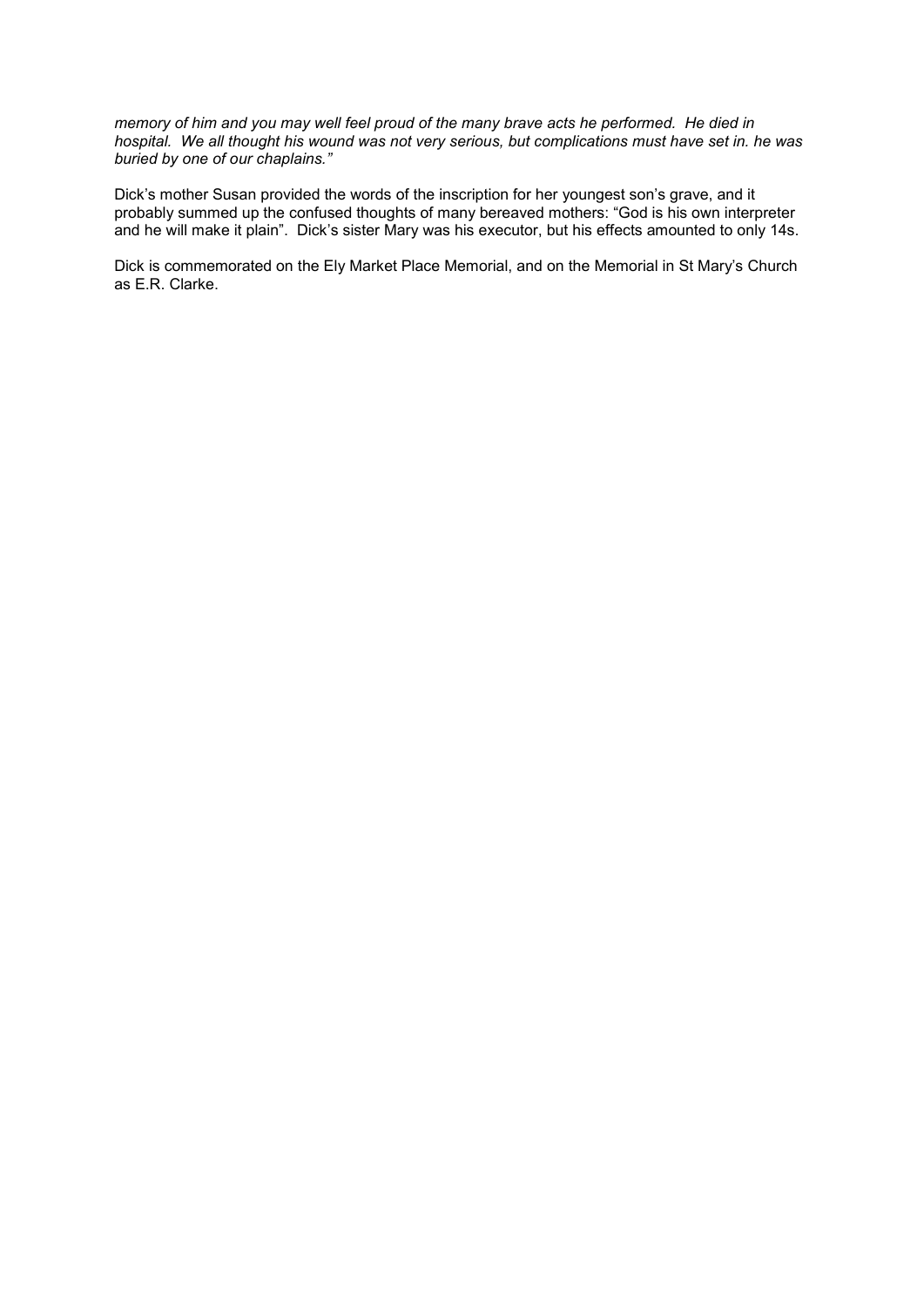### **Frederick Lewis CLARKE**

| <b>Born</b>              | 1897                                                                                              |  |
|--------------------------|---------------------------------------------------------------------------------------------------|--|
| Killed in Action or Died | 22nd March 1918, age 20                                                                           |  |
| Commemorated             | Panel 88 Pozieres Memorial,<br>Somme, France                                                      |  |
| <b>Unit</b>              | 1st/15th Battalion, London Regiment (posted to 17th Battalion<br>of the King's Royal Rifle Corps) |  |
| <b>Rank</b>              | Lance Corporal, Service Number 534485                                                             |  |
| <b>Awards</b>            | British War Medal and Victory Medal                                                               |  |

**Frederick Lewis Clarke** was born in Shippea Hill, Prickwillow in the summer of 1897, he was a posthumous child as his father Lewis Clarke (1861 Isleham) had died early that year. Lewis and his wife Susan (nee Pearce, 1863 Littleport) had four other children: John (1885 Prickwillow); Hilda (1889 Prickwillow); George (1891 Prickwillow); and Dorothy (1893 Prickwillow). Lewis had been an agricultural labourer at Shippea Hill and his sons, to start with, followed the same path. Following her husband's death Susan moved the family closer into Ely. In 1901 they were living in Common Road where Susan was working as a charwoman and sixteen year old John was helping support the family by working as an ironmonger's porter.

In the 1911 Census Susan was living in Prickwillow Road, Ely with Frederick, who was still at school, George, who was a whitesmith, and Dorothy, who had become a trained typist. The census return shows that Susan and her family spelt their name as Clarke with an e, and this is the spelling of Frederick's name adopted on all records with the exception of the Ely Market Place Memorial. Susan later moved to 20 Nutholt Lane.

From 1906 to 1912 Frederick was a chorister at Ely Cathedral, for which he was paid. In August 1912 he found employment with Great Eastern Railways as a ticket clerk first at Ely, then Sawbridgeworth in Hertfordshire, and finally at Audley End.

Once he was old enough to serve in the War, in January 1917, Frederick enlisted in (D Company ) the 1st/15th Battalion of the London Regiment (Prince of Wales Own Civil Service Rifles) at Saffron Walden, but at the time of his death he had been posted to the 17th Battalion of the King's Royal Rifle Corps.

Frederick was killed in action in the opening stages of the 1918 Battle of the Somme, known as the Battle of St Quentin. This was a point at which depleted British troops faced a huge offensive push forwards by the Germans which drove them back across the original devastated Somme battlefield. In a couple of weeks the British were driven back forty miles and lost 177,739 men killed, wounded or missing. Fredrick Lewis Clarke is one of over 14,000 missing British soldiers commemorated on the Pozieres Memorial. The local newspaper records that at the time of his death Frederick was hoping

shortly to be commissioned as an officer as he had recently passed some of the necessary qualifying examinations.

The Ely Standard of 10th May 1918 carries a letter from Frederick's mother asking for news of her son, in the hope that he had been captured and his whereabouts were known. A few weeks later his name was included in the official casualty lists.

Frederick was commemorated on the Holy Trinity Church Roll of Honour, the Choristers Memorial in Ely Cathedral and the Ely Market Place Memorial.

In 1920 Susan received Frederick's effects of £8 11s 9d.

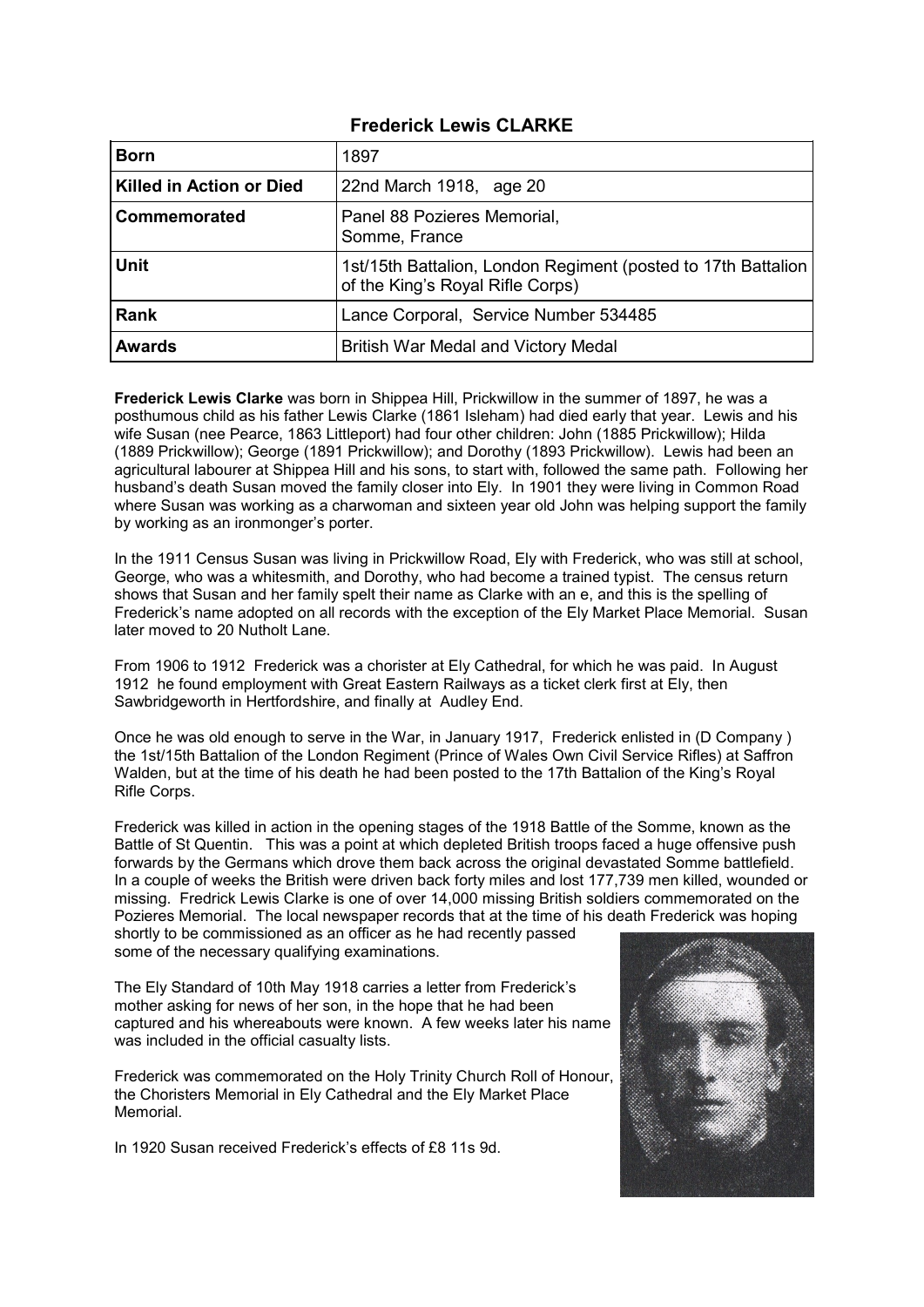#### **James Thomas CLARKE**

| <b>Born</b>              | 1893                                                                                                      |  |
|--------------------------|-----------------------------------------------------------------------------------------------------------|--|
| Killed in Action or Died | 12th July 1917 age 23                                                                                     |  |
| Commemorated             | Panel 5 & 9 Menin Gate,<br>leper, West-Vlaanderen, Belgium                                                |  |
| <b>Unit</b>              | Essex Royal Horse Artillery attached to "B" Battery,<br>298 <sup>th</sup> Brigade., Royal Field Artillery |  |
| <b>Rank</b>              | Gunner, Service Number 622308                                                                             |  |
| <b>Awards</b>            | British War Medal and Victory Medal                                                                       |  |

**James Thomas Clarke** was the eldest child of Thomas and Sarah Clarke of 2 Potters Lane, Ely. Thomas Clarke (1870) had been born in Chettisham but his wife Sarah aka Annie (nee Sarah Ann Bidwell (1872) and all the rest of the family were born in Ely. James was born in 1893 and was soon followed by (Susie) Gladys (1893), Nellie (1897), Richard (1898), Lionel (1901), William (1903), (Lilian) May (1904) and Sydney (1910). Thomas worked for the local brewery as a labourer and as a drayman. When he left school James himself became a farm labourer, working for Mr Cross of Barton Farm.

The 1911 Census return shows that the Clark(e) family signed their surname *without* an e, but when James enlisted the army recorded his name *with* an e, and this is the spelling which stands on different war memorials including the Menin Gate. The births of James and most of his siblings were registered as Clarke, but at least two of the children were registered Clark—clearly the spelling



changed randomly according to the registrar!

At first James enlisted with the Essex Royal Horse Artillery when they were billeted in Ely and was then attached to the 298th Brigade of the Royal Field Artillery. As this was a Territorial Brigade on Home Service James did not arrive in France until 4th April 1917. The RFA was a reasonably mobile unit, using horse-drawn limbers to deploy medium calibre guns and howitzers as close as possible to the Front ( a difficult role when the ground was waterlogged). Each gun had a team of eight men to service it, usually headed by a sergeant while others had specific roles such as aligning the gun on target, manning the breach, and moving the ammunition. British guns would have been prime targets for the German artillery, and there was also a possibility that an unstable shell of your own (a "premature") would explode as the gun was being loaded.

James' Battery was assigned to the 23rd Division in the Westoutre area; on the 12th July they were providing the fire support for the 12th Durham Light Infantry as they attacked a German strongpoint. James died when he went out from the lines to attempt to rescue a wounded comrade; his own body was not recovered and his name appears on the Menin Gate's Memorial to the Missing. James is known to have fought alongside Arnold Peacock of Ely, as he and Arnold went out together on their recovery mission and both suffered the ultimate consequences.

James Thomas Clarke's name appeared on the Memorial of Holy Trinity Church in Ely as well as being commemorated on the Market Place War Memorial.

Thomas was sent his son's effects of £8 15s 3d with a final settlement of £10 in 1919.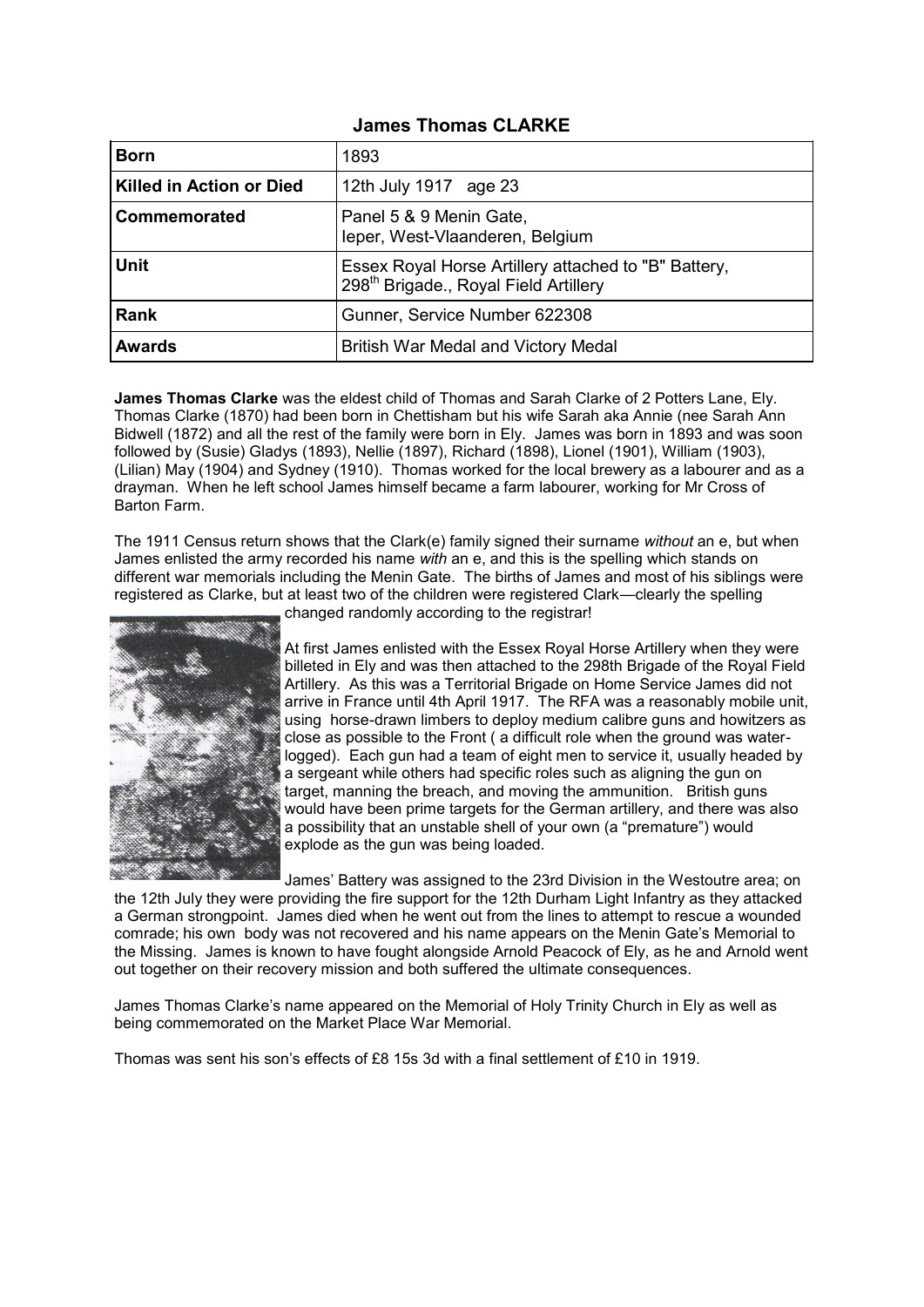## **Rowland Archer CLARKE**

| <b>Born</b>              | 8th May 1890                                          |  |
|--------------------------|-------------------------------------------------------|--|
| Killed in Action or Died | 2nd February 1916 age 26                              |  |
| <b>Buried</b>            | Grave B. 862, Ely Cemetery                            |  |
| <b>Unit</b>              | 2nd/4th Battalion East Kent Regiment (The Buffs)      |  |
| <b>Rank</b>              | Private, Service Number T/4440                        |  |
| <b>Awards</b>            | Not entitled to medals as did not serve in the field. |  |

**Rowland Archer Clarke** was born in West End, Ely, to Harry Archer Clarke (1867 Walton, Felixstowe, Suffolk) and his wife Annie Louisa (nee Robinson, 1867 Bury St Edmunds, Suffolk). Harry was an assistant ironmonger at the well known Ely firm of Cutlacks, a career path Rowland was later to follow. Rowland's younger siblings were also born in Ely: Ethel (1893); Annie (1895); and Frank (1896).

After Infants School Rowland was enrolled at Needhams School on Back Hill on 10th January 1898. He remained at the school only until 27th September 1899, when he became a boy chorister at Ely Cathedral and moved to the cathedral's school (King's School). At this point the family was living in Barton Square opposite the Porta Gate, and round the corner from Needhams. Rowland was a cathedral chorister from 1899 to 1904.

By 1901 the family had moved to Transvaal House, Cambridge Road, in Ely and in the 1911 Census Frank, like his father, was an ironmonger's assistant at Cutlacks while Ethel and Annie were working as a dressmaker and draper's apprentice respectively. In 1911 Rowland himself was also working as an ironmonger's assistant but in East Dereham, Norfolk, where he was lodging with the family of retired postman Robert Larner at 2 Philos Yard. He then appears to have returned to Ely and a post at Cutlacks.

Frank Clarke was the first of the two Clarke brothers to go to the Front, enlisting at the outbreak of the War and reaching the Front in February 1915 with the Cambridgeshire Regiment. Rowland followed his example, joining the Buffs in December of 1915; he enlisted at Canterbury, but gave his home address as Ely. Rowland's career with the Buffs was short lived; he came home to visit his family at Christmas then returned to his regiment at Tonbridge, expecting to go to France in March 1916. Despite writing to his parents at the end of January saying he felt well, Rowland collapsed on parade on 2nd February, fell unconscious and died that evening in Tonbridge Hospital. The cause of death was given as enteritis.

The Ely Gazette of 11th February 1916 reported: "The news of Private Clarke's death was regretfully received in the city….The first part of the funeral service was held in the cathedral, the deceased having been a chorister there many years ago...The employees of Messers Cutlack lined up in front of the West door and walked up the nave of the cathedral behind the chief mourners (including) Major Thomas (representing the Buffs)….A large number were present at the cemetery.."

Rowland was buried in Ely Cemetery. He is commemorated on Choristers Memorial in Ely Cathedral as well as the Market Place Memorial.

Harry was sent £3 3s 4d by the War Office following his son's death; the Army also paid the £5 11s it cost to return Rowland's body to Ely.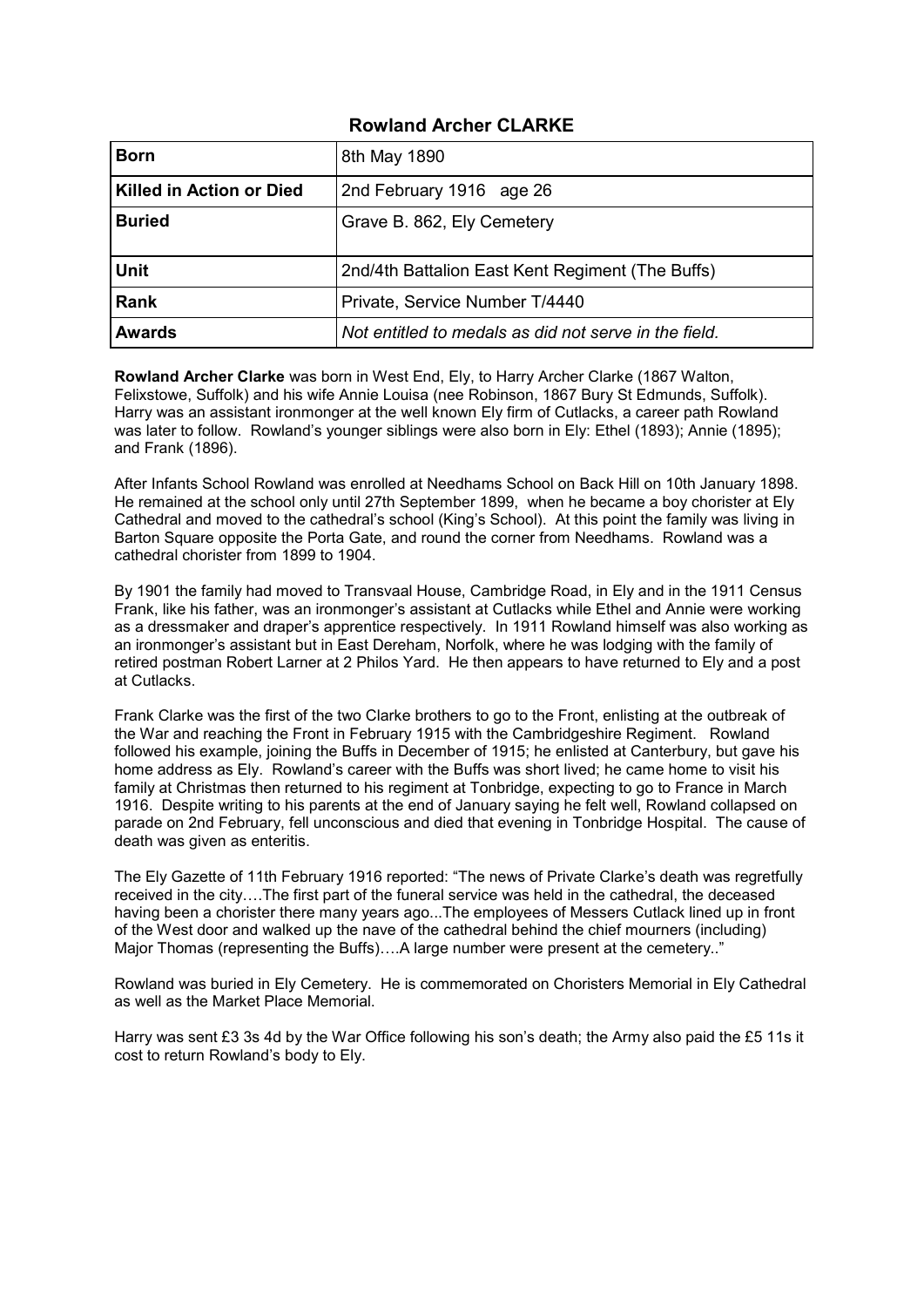### **William CLARK**

| <b>Born</b>              | 23rd January 1896                                        |  |
|--------------------------|----------------------------------------------------------|--|
| Killed in Action or Died | 25th October 1918 age 22                                 |  |
| <b>Buried</b>            | Grave I. D. 16 Awoingt British Cemetery,<br>Nord, France |  |
| <b>Unit</b>              | 11 <sup>th</sup> Battalion Suffolk Regiment              |  |
| <b>Rank</b>              | Private, Service Number 41844                            |  |
| <b>Awards</b>            | 1915 Star, British War Medal and Victory Medal           |  |

**William Clark** was one of the eldest sons of George Clark (1867 Littleport) and his wife Hannah (nee Cross, 1870 Ely). William was a platelayer and labourer for Great Eastern Railways and, like many GER families, the Clarks lived close to Ely Railway Station, first in Annesdale, then on Back Hill. The Clarks had nine children: Mary Elizabeth aka Lizzie (1889); Emily (1891); Violet (1893); William and his twin George (1896); Albert (1899); Bertie aka Herbert (1903); Elsie (1905); and James (1908).

By 1911 twins William and George had found employment as farm labourers, but, unsurprisingly, they followed their father onto the railways and in January 1915 twenty year old William became a railway platelayer, based at Chettisham, and joined the Nation Union of Railwaymen (Ely Branch).

William enlisted in May 1915 and was placed first in the Essex Regiment (Service Number 203312) and later transferred to the Suffolk Regiment. William almost survived the War, but he died of wounds less than four weeks before the Armistice. William was badly injured during the Battle of Selle as his Battalion advanced across the River Ecallion to take Vendegies, St Martin and La Folie. He was taken to the village of Awoingt where the 38th, 45th and 59th Casualty Clearing Stations had set up; here he died of his injuries. The British forces meanwhile were advancing rapidly against the Germans and taking thousands of prisoners; William's twin brother George was also serving with the Suffolks and would have had to press on with the regiment, leaving his brother behind.

William was commemorated on both the Market Place and Holy Trinity memorials in Ely as W Clarke, although his official records show the family always spelt their name as Clark. His twin brother George Clark survived the War and, after his discharge in 1920, married and raised a family in Ely. Mother Hannah died in June 1919, aged fifty, at the family home in Back Hill.

As William was an employee of Great Eastern Railways he is commemorated on the GER Memorial which is situated in Liverpool Street Station, London.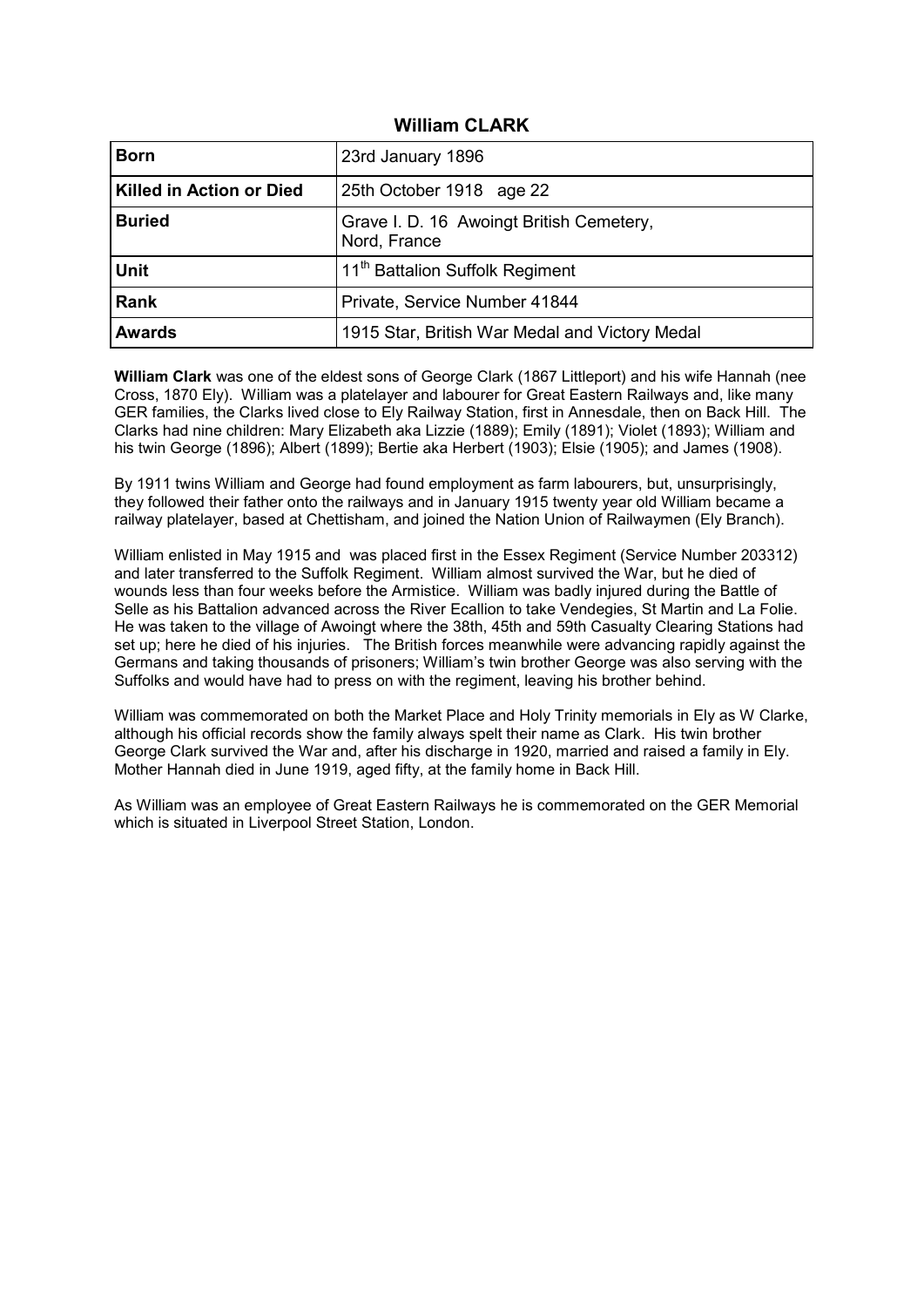## **William Frederick CLAYDON**

| <b>Born</b>                     | 1890                                                                           |  |
|---------------------------------|--------------------------------------------------------------------------------|--|
| <b>Killed in Action or Died</b> | 16th August 1917 age 27                                                        |  |
| Commemorated                    | Panel 35 to 37 and 162 to 162A., Tyne Cot Memorial<br>West-Vlaanderen, Belgium |  |
| <b>Unit</b>                     | 2nd Battalion Lincolnshire Regiment                                            |  |
| <b>Rank</b>                     | Private, Service Number 40385                                                  |  |
| <b>Awards</b>                   | British War Medal and Victory Medal                                            |  |

In 1890 **William Frederick Clayden** was born in Garland Street, Bury St Edmunds; he was the only son of Frederick William Clayden (1861 Bury St Edmunds) and Harriet Maria (nee Rogers 1858 Norwich). William's father was a master boot maker or boot manufacturer.

In 1901 William's grandparents Frederick and Mary Rogers were living with the family in Springfield Road, Bury St Edmunds. In the 1911 Census William was still living with his parents, who were at 18 Nelson Road, Bury St Edmunds. William was working as an assistant at a clothier's shop. He then moved to Ely where he worked for Messers Joshua Taylor and Co on Forehill. He lived in Nutholt Lane.

In the late summer of 1915 William married Cecila Maud Copping (1890 Stanningfield, Suffolk) and their only child, Francis, was born the following year in Ely.

When the time came for William to be called up in April of 1916 his employers appealed to the Ely Urban Tribunal to have him exempted as by this time he was the only assistant they had left in the men's outfitting department—a job that they did not deem to be suitable to be given to a woman! William was given two months exemption , but the military representative on the tribunal appealed against this and William' exemption was rescinded. He was called up in late June 1916. William first enlisted in the Suffolk Regiment (Service Number 34784) and was then transferred to the Lincolnshire Regiment.

William was killed in action on the Ypres Salient in the Battle of Langemarck. On 16th August 1917 the Allies attacked on nine-mile front north of Ypres-Menin road. The British forces succeeded in driving the Germans from Langemarck, and established new positions half a mile beyond the village. Later in the day the Germans drove the British back from all the ground won a few hours before. The bodies of many of the troops killed on this day of battle were never recovered; the Lincolnshire Regiment alone lost 54 soldiers and 42 of these appear with William on the Tyne Cot Memorial to the Missing. In late October 1917 William's parents finally received official information that he was wounded and missing, but his death was not then confirmed.

William Frederick Clayden was commemorated on the Holy Trinity Memorial as well as the main Ely Memorial, although in both cases his surname was spelt as Claydon, which was the spelling he had used at the time of his marriage.

Cecilia was given her husband's effects of £3 5s 11d, with a final £4 in 1919.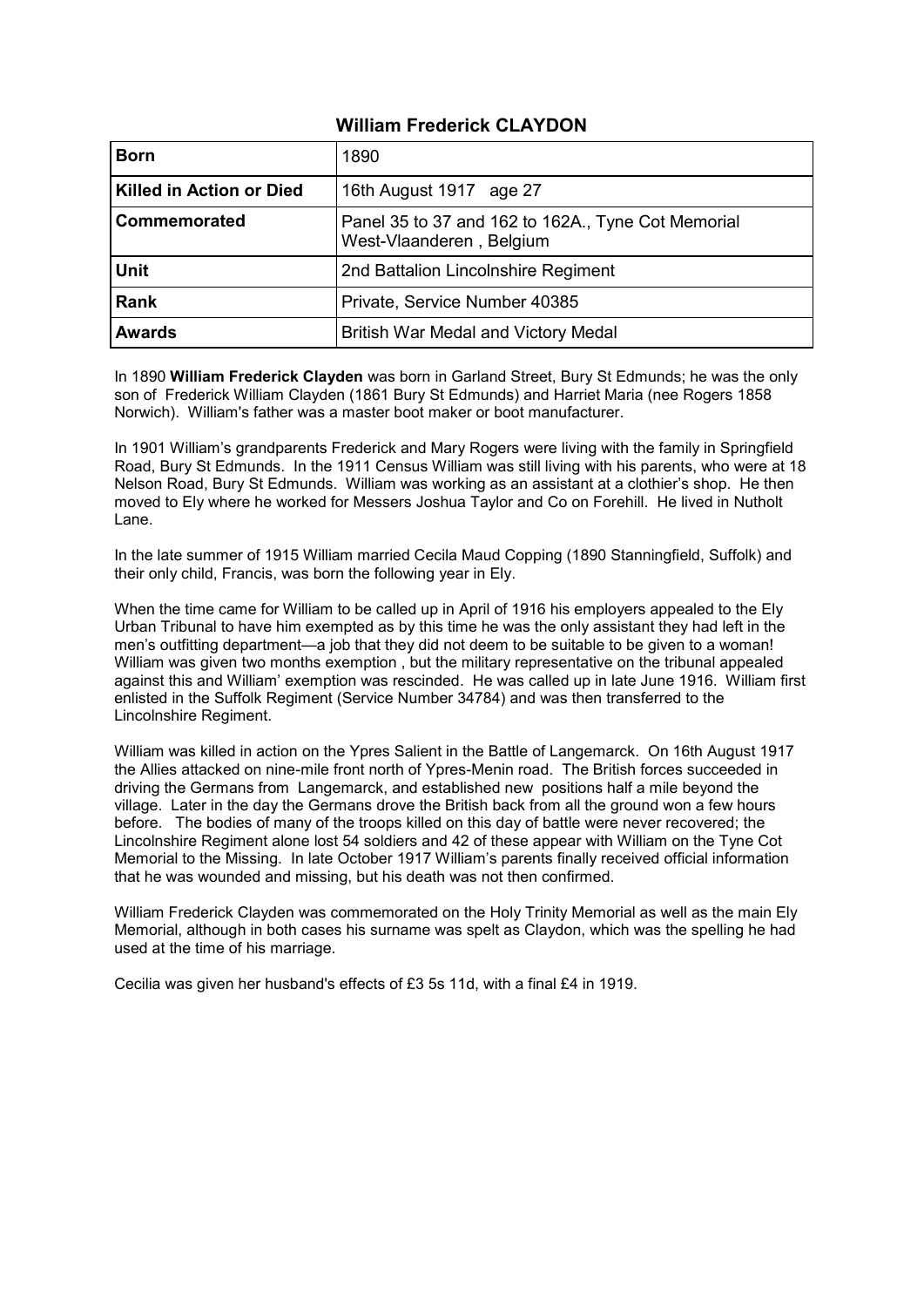| <b>William COLE</b> |  |
|---------------------|--|
|---------------------|--|

| <b>Born</b>                     | 1894                                                |
|---------------------------------|-----------------------------------------------------|
| <b>Killed in Action or Died</b> | 22nd March 1918 age 23                              |
| Commemorated                    | Panel 54 to 56, Pozieres Memorial,<br>Somme, France |
| <b>Unit</b>                     | 7 <sup>th</sup> Battalion Northamptonshire Regiment |
| Rank                            | Private, Service Number 225068                      |
| <b>Awards</b>                   | 1914-15 Star, British War Medal and Victory Medal   |

**William "Billy" Cole** was the younger son of Ely farmer Charles Henry Cole (1863 Ely) and his wife Georgiana aka Anna (nee Mott 1862 Feltwell, Norfolk). The family lived in Willow Walk, Ely. The children of the family were all born in Ely: Ethel (1886); Herbert (1888); Mabel (1890); William (1894); Blanche (1899); and Alice (1905). In the 1911 Census both Herbert and William are shown as working with their father on the family farm of 100 acres.

The family attended St Peters Mission Church in Broad Street, and here Billy attended Harold Arthur's Confirmation Class. After the War Harold Archer paid for a memorial to the young men who had been in his class and were now lost, including Billy.



Billy enlisted with the local Cambridgeshire Regiment (Service Number 1487) although he later fought with the Northamptonshire Regiment. He is shown on the left of the photograph with his Ely friends Fred Mallion, Tom Dann and Billy Tunnell in their days as Cambridgeshire Territorials. Only two of these four friends survived the war as Tom Dann was also killed.

On 30th April 1915 the Cambridge Independent Press conveyed the news that Billy had been wounded while serving with the Cambridgeshires: *"Ely Territorial wounded… it appears that he was struck in the arm by a ricocheting bullet, which resulted in a flesh wound, fortunately not of a serious character. The wounded private, having received first aid, was conveyed to hospital."*

Despite the upbeat description of Billy's injury it is apparent that he was actually still in hospital ten months later, as his father tried to use Billy's hospitalisation as a reason for